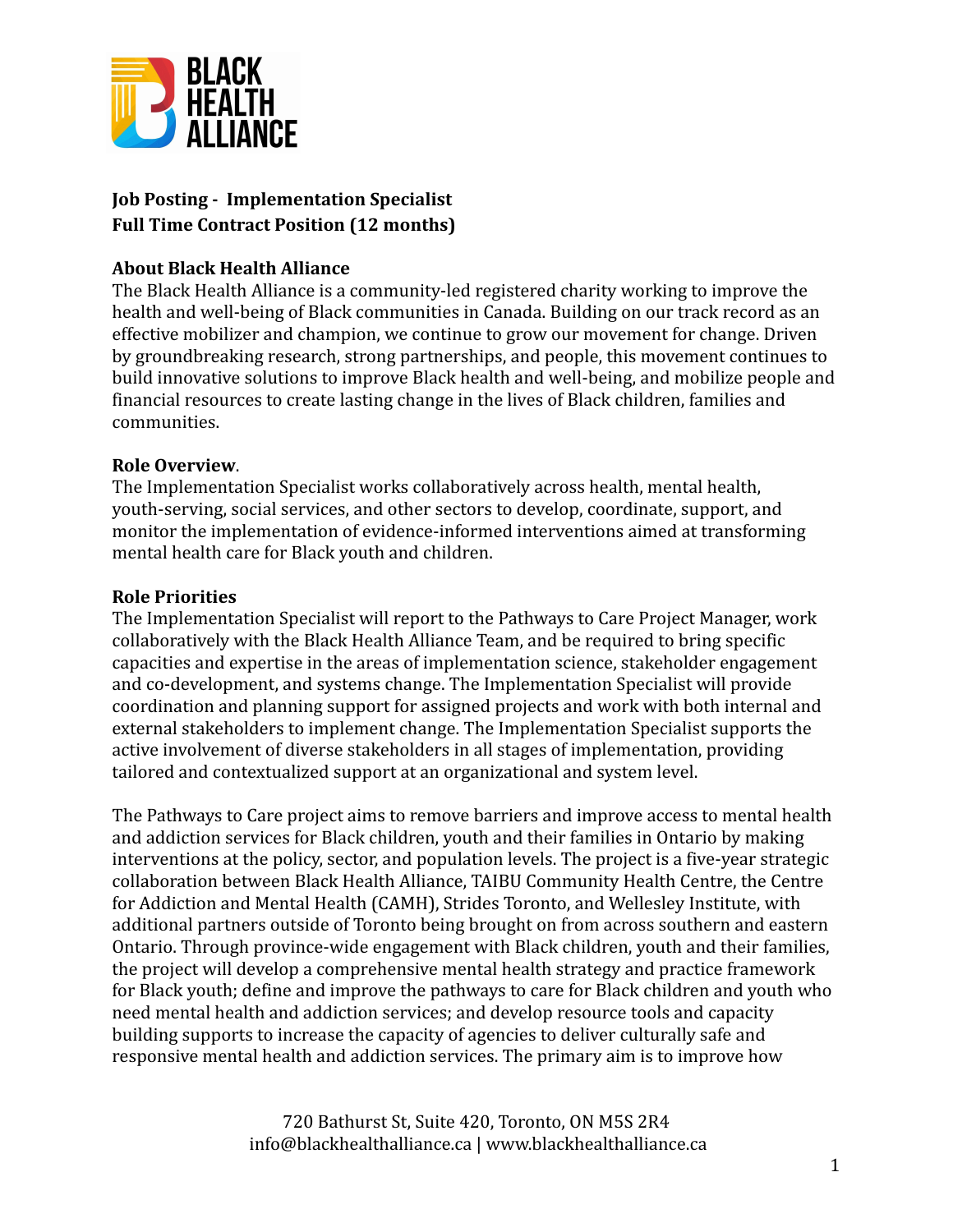mental health and addiction services are provided to Black children, youth and their families in Ontario.

### **ROLE SCOPE**

As Implementation Specialist, your responsibility is to provide support to the Black Health Alliance including the following:

# **Partnership Building & Support**

- Identifying, engaging and fostering collaborative relationships with stakeholders to develop a shared understanding and vision
- Developing an understanding of the provincial mental health system in order to support contextualized implementation
- Co-developing, facilitating and establishing direction, objectives and consensus across diverse stakeholders
- Assisting teams (internal and external) with implementing practice and/or system change through facilitation, problem solving, focused capacity building, consensus building, decision making and conflict resolution
- Assessing needs and coordinating capacity building for project members
- Developing project implementation plans, processes and tools based on evidence informed implementation approaches, utilizing Implementation Science as a foundational approach

# **Implementation Support**

- Developing tailored agency supports for implementation activities via the creation and monitoring of implementation plans at multiple system levels (service provider, organizational, Community, Health Teams, Provincial)
- Building and supporting the capacity of organizations/agencies to support sustainable and effective change
- Supporting the implementation of improvement cycles across and within organizations Collaborating with team members to keep implementation projects on track and coordinating implementation activities

# **Coordination & Communication**

- Coordinating the exchange of information about the project with internal/external stakeholders
- Developing communications for a wide a wide variety of audiences using multiple mediums

# **Skills and Competencies**

- Demonstrated understanding of the effects of anti-Black racism on Black populations rooted in lived experience, and demonstrated experience (lived or work) working with Black communities and organizations.
- Experience working through and applying an anti-oppressive framework to work and working environments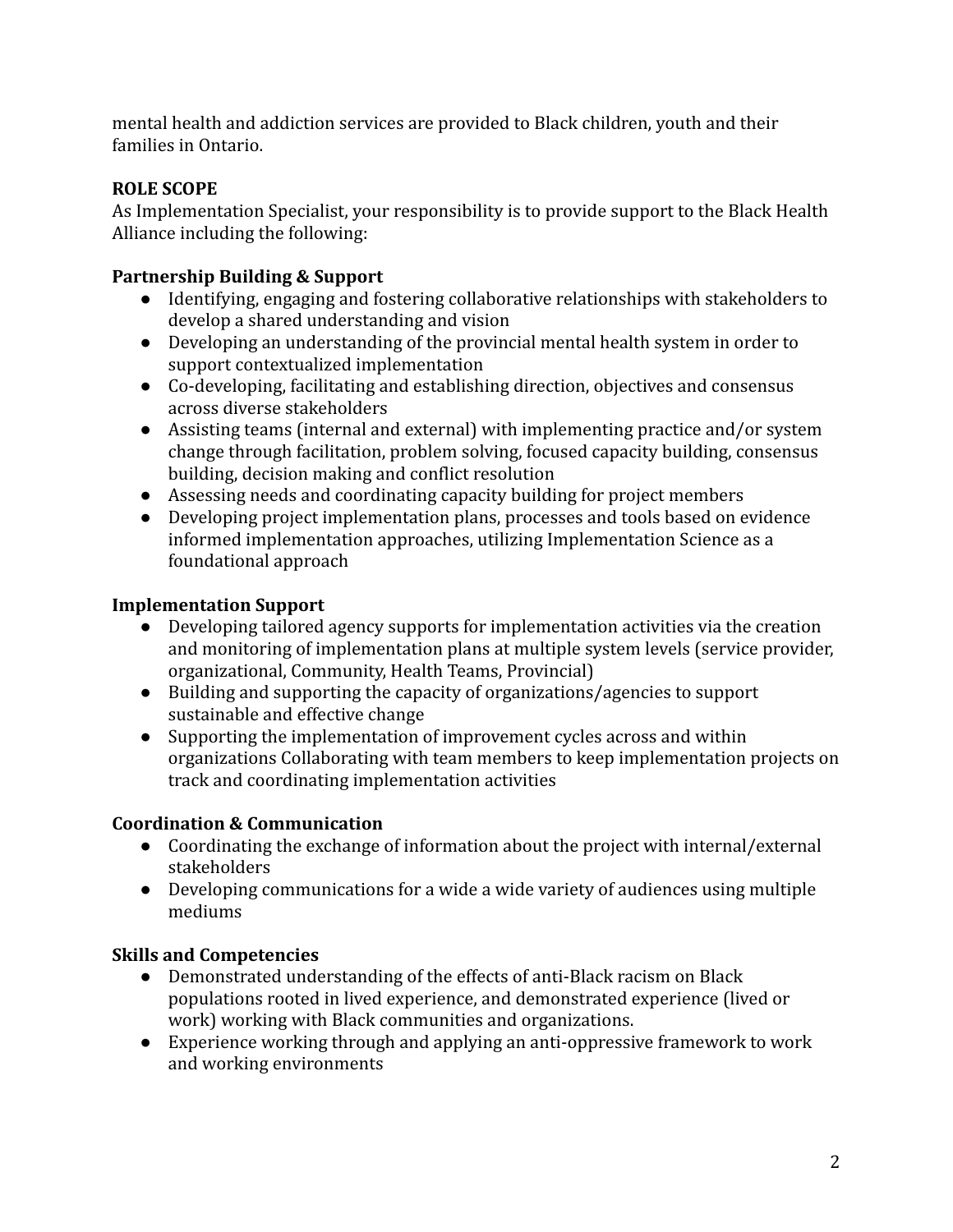- Bachelor or Master's degree in Health, Education or Social Services with at least three (3) years' experience in the field of mental health and addiction or health services
- Fluent in English, fluency in French is an asset
- Knowledgeable about systems-level change
- Knowledgeable about Implementation Science
- Strong teamwork and team leadership skills
- Knowledge of the mental health and addictions service delivery context and service needs of Black children, youth, and their families in Ontario
- Work experience and demonstrated interested in mental health, mental illness, and/or addictions
- An understanding and knowledge of race, racism, and anti-Black racism and their negative impacts on Black people in Ontario, rooted in lived experience
- Results-oriented, ability to work on multiple and competing deadlines
- Expertise serving Black communities and/or youth with mental health and/or addictions is an asset
- Ability to work on a team and strong interpersonal skills.
- Ability to effectively communicate on a multi-disciplinary, remote team.
- Strong capacity-development and relationship-building skills.

### **INFORMATION ABOUT THE POSITION**

#### **Work Conditions**

- Black Health Alliance is currently using flexible hybrid working model, where employees can opt to work from home or in our offices
- This role will require in-person interactions with stakeholders
- The standard work week is Monday to Friday, some evening or weekend hours are anticipated
- Changes to shift start and end times may be required based on operational needs

### **Salary**

- Remuneration will be dependent on qualifications and experience
- Annual Salary Range: \$52,000 \$70,000
- Black Health Alliance offers extended health benefits and a wellness spending account to all full-time employees

### **Black Health Alliance Commitment to Equity**

*The Black Health Alliance is committed to being an equitable employer and to creating a workplace culture of inclusiveness that reflects the diversity of the people that we serve. As an organization focused on improving the health and well-being of Black communities we strongly encourage and prioritize applications from persons that represent the diversity of*